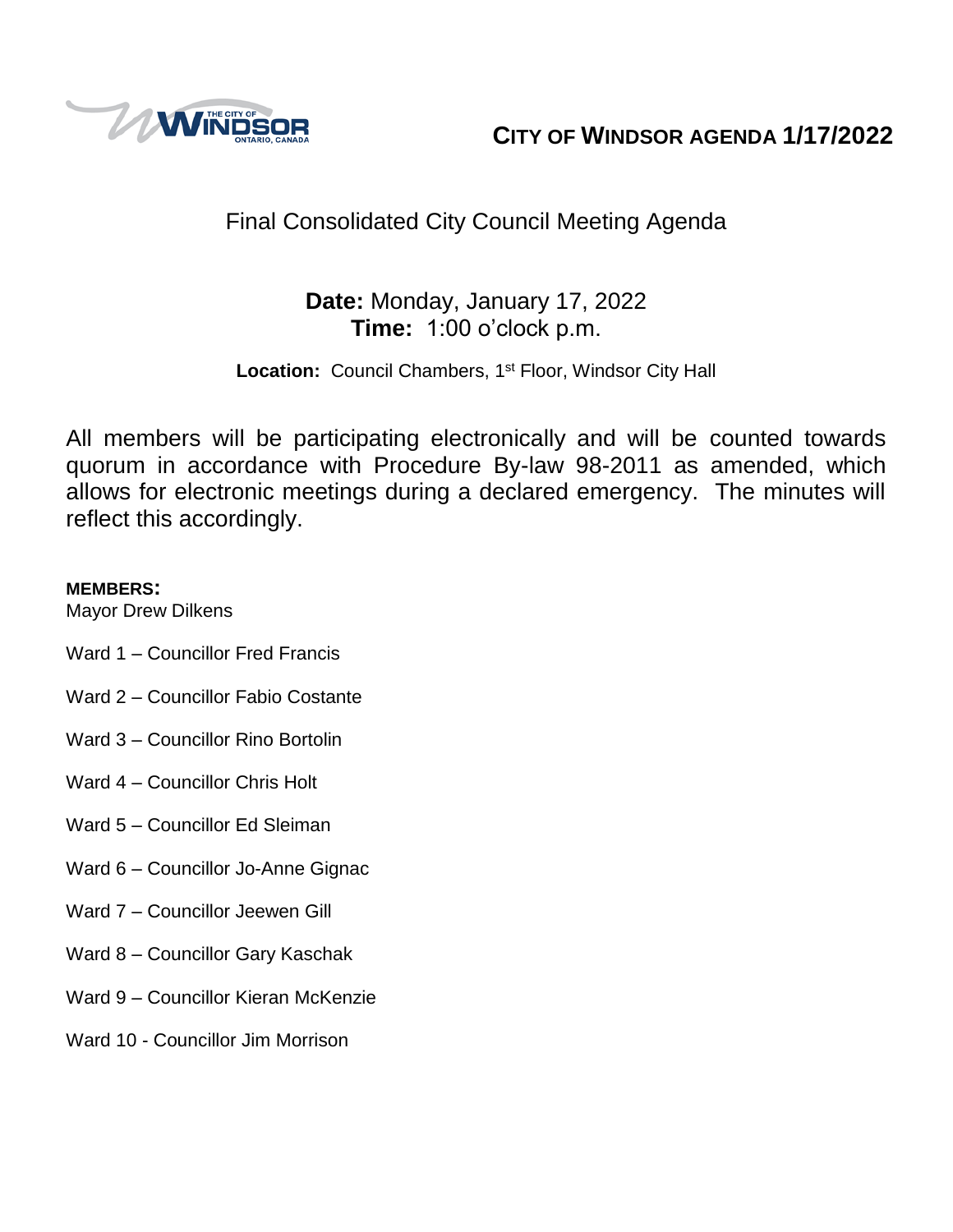#### **ORDER OF BUSINESS**

#### **Item # Item Description** 1. **ORDER OF BUSINESS**

1.1. In the event of the absence of the Mayor, Councillor Costante has been appointed Acting Mayor for the month of January, 2022 in accordance with By-law 176-2018.

## 2. **CALL TO ORDER**

READING OF LAND ACKNOWLEDGEMENT We [I] would like to begin by acknowledging that the land on which we gather is the traditional territory of the Three Fires Confederacy of First Nations, which includes the Ojibwa, the Odawa, and the Potawatomie. The City of Windsor honours all First Nations, Inuit and Métis peoples and their valuable past and present contributions to this land.

### 3. **DISCLOSURE OF PECUNIARY INTEREST AND THE GENERAL NATURE THEREOF**

### 4. **ADOPTION OF THE MINUTES**

- 4.1. Minutes from the Special Meeting of Council held December 13, 2021 (**SCM 18/2022**)
- 4.2. Minutes from the Regular Meeting of Council held December 20, 2021 (**SCM 19/2022**)

### 5. **NOTICE OF PROCLAMATIONS**

### 6. **COMMITTEE OF THE WHOLE**

- 7. **COMMUNICATIONS INFORMATION PACKAGE** (This includes both Correspondence and Communication Reports)
- 7.1. Correspondence 7.1.1. through 7.1.14. (**CMC 1/2022**)
- 7.2. 2021 Audit Planning Report (**C 199/2021**)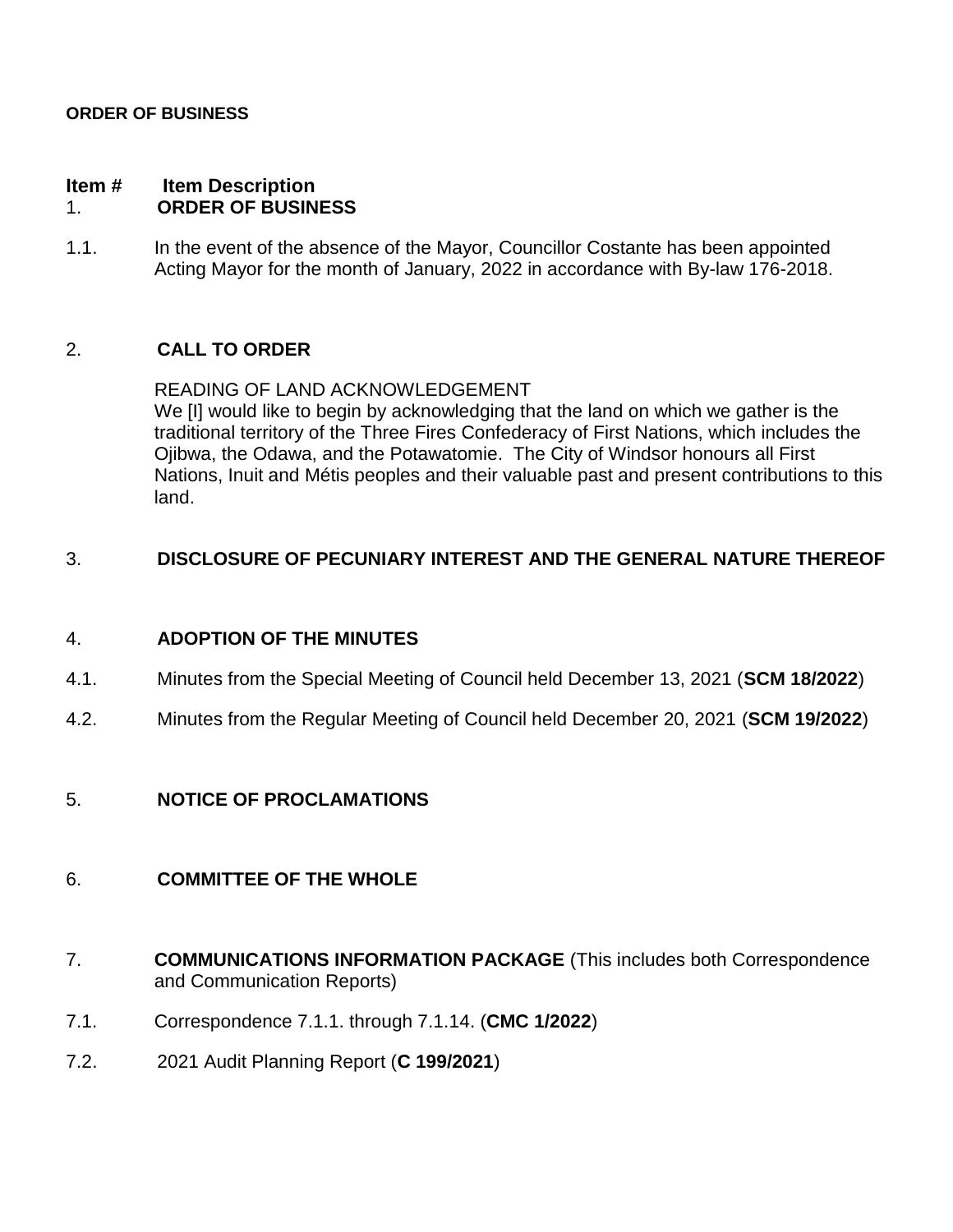## 8. **CONSENT AGENDA**

8.1. Roof Replacement – 4150 Sandwich Street – Tender No 148-21 Results - Ward 1 (**C 197/2021**)

# CONSENT COMMITTEE REPORTS

- 8.2. Zoning By-law Amendment Application for property known as 739 Bridge Avenue, south of Wyandotte Street West, west side of Bridge Ave.; Applicant: Paul Mar Housing; File No. Z-038/21, ZNG/6589; Ward 2 (**SCM 393/2021**) (**S 152/2021**)
- 8.3. Amendments to Official Plan and Zoning By-law 8600; requested by 2800573 Ontario Inc. for the land municipally known as 3165 Walker Road; File Nos. OPA 151 (OPA/6502) and Z-027/21 (ZNG/6501); Ward 9 (**SCM 394/2021**) (**S 158/2021**)
- 8.4. Rezoning Orak 1174 Curry Z-019/21 ZNG/6443 Ward 2 (**SCM 395/2021) (S 155/2021)**
- 8.8. Brownfield Redevelopment Community Improvement Plan (CIP) application submitted by 1762643 Ontario Inc. for 669 Tuscarora Street (Ward 4) (**SCM 399/2021**) (**S 150/2021**)
- 8.9. Downtown CIP Grant Applications made by Jackie Lassaline for 493 University Avenue, Owner: 1233961 Ontario Ltd, Ward 3 (**SCM 401/2021**) (**S 124/2021**)

# 9. **REQUEST FOR DEFERRALS, REFERRALS AND/OR WITHDRAWALS**

# 10. **PRESENTATIONS AND DELEGATIONS**

### **PRESENTATION**: (10-minute maximum)

10.1. Windsor-Essex County Health Unit - Materials to Support Request for City Council Endorsement to Apply for & Establish a Consumption and Treatment Services (CTS) Site at 628 Goyeau Street (**SCM 3/2022**) (**See also Notice of Motion Section**) **Clerk's Note**: Previously attached submissions: Shawn Rumble, Windsor Essex Community Health Centre submitting letter as additional information. Daniela Maceroni, General Manager of Quality Inn and Suites submitting letter as additional information. Brian Yeomans, Chair, DWBIA submitting letter as additional information. Windsor-Essex County Health Unit submitting document titled "CTS in Ontario- Operational & Evaluative Information" as additional information. Legal Assistance of Windsor (Marion Overholt) submitting letter as additional information. Capri Pizzeria (Suzanne Zalaydijan) submitting the email as additional information. Mandeep Johar, neighbouring property owner submitting *attached* email as additional information. a) Eric Nadalin, Director, Health Promotion; and Nicole Dupuis, CEO, Windsor-Essex County Health Unit (10 minutes)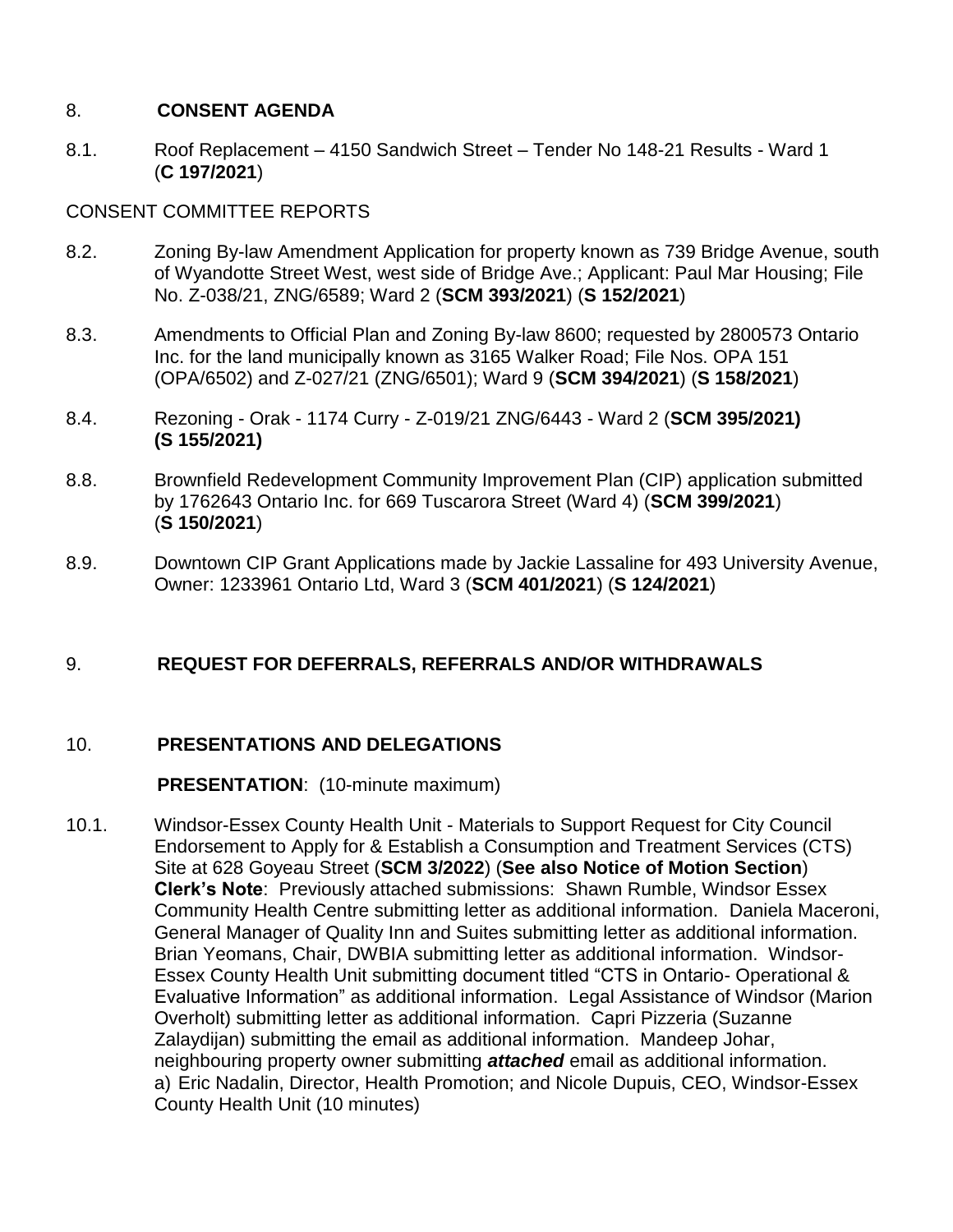## **DELEGATIONS**: (5-minute maximum)

- 8.5. Request for Partial Demolition of a Heritage Listed Property 1200 University Avenue West, S.W.&A. East Car Barn (Ward 3) (**SCM 396/2021**) (**S 154/2021**) a) Vas Papadiamantopoulos, Architecttura (available for questions)
- 8.6. Request for Partial Demolition of a Heritage Listed Property- 10150 Riverside Drive East, Monarch Liqueurs / W.L. Webster Mfg. Ltd. (Ward 7) (**SCM 397/2021**) (**S 156/2021**) a) Jason Grossi, Architect (available for questions)
- 8.7. Downtown CIP Grant Applications made by Roman Maev, owner of Tessonics Holding Corp. for 787 Ouellette, Ward 3 (**SCM 398/2021**) (**S 157/2021**) a) Joseph Passa, Passa Architects; Roman Maev, Tessonics Building Owner; and Joe Udzbinac, Tessonics CEO (available for questions)

## 11. **REGULAR BUSINESS ITEMS** (Non-Consent Items)

- 11.1. Declaration of Vacant Parcel Municipally Known as 0 Randolph Avenue Surplus and Authority to Offer for Sale - Ward 10 (**C 198/2021**)
- 11.2. Declaration of Vacant Parcel Municipally Known as 0 Dougall Avenue Surplus and Authority to Offer for Sale - Ward 10 (**C 200/2021**)
- 11.3. Confirm and Ratify Report Appointment of Integrity Commissioner City Wide (**C 4/2022**)
- 11.4. CQ 14-2018 Cabana Road East/Roseland Public School Pedestrians Ward 9 (**C 141/2021**) **Clerk's Note**: Administration providing additional information (**AI 1/2022**)
- 11.5. Business Community COVID-19 Support (**C 6/2022**)

### 12. **CONSIDERATION OF COMMITTEE REPORTS**

- 12.1. (i) Report of the Special In-Camera meeting or other Committee as may be held prior to Council (if scheduled)
- 13. **BY-LAWS** (First and Second Reading)
- 13.1 **By-law 1-2022** A BY-LAW TO ESTABLISH LANDS AS A PUBLIC HIGHWAY KNOWN AS CABANA ROAD WEST, IN THE CITY OF WINDSOR authorized by CR76/2011 dated February 28, 2011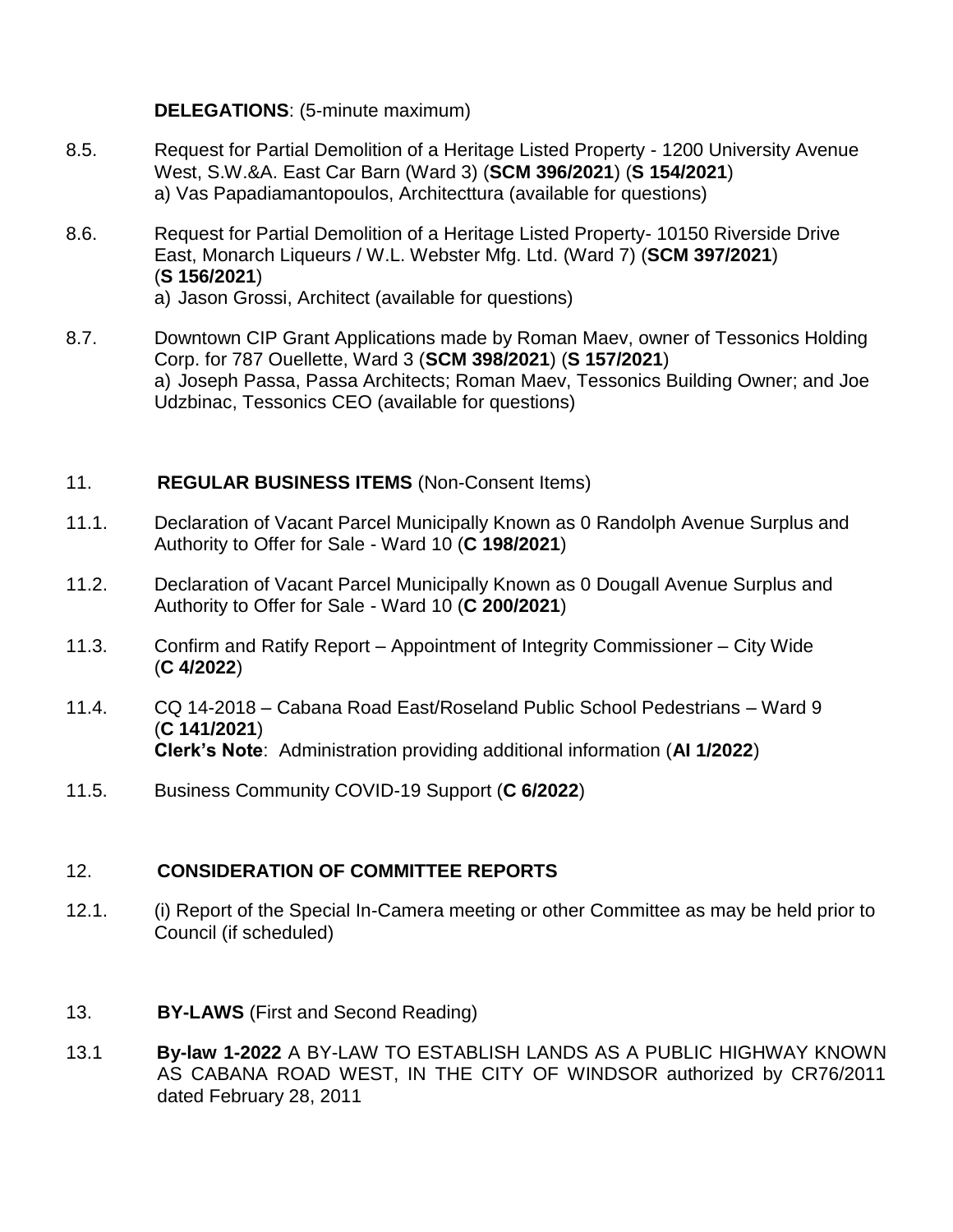- 13.2 **By-law 2-2022** A BY-LAW TO ADOPT AMENDMENT NO. 148 TO THE OFFICIAL PLAN OF THE CITY OF WINDSOR authorized by CR356/2021 dated July 26, 2021
- 13.3 **By-law 3-2022** A BY-LAW TO FURTHER AMEND BY-LAW NUMBER 8600 CITED AS THE "CITY OF WINDSOR ZONING BY-LAW" authorized by CR356/2021 dated July 26, 2021
- 13.4 **By-law 4-2022** A BY-LAW TO ADOPT AMENDMENT NO. 153 TO THE OFFICIAL PLAN OF THE CITY OF WINDSOR authorized by CR490/2021 dated November 1, 2021
- 13.5 **By-law 5-2022** A BY-LAW TO FURTHER AMEND BY-LAW NUMBER 8600 CITED AS THE "CITY OF WINDSOR ZONING BY-LAW" authorized by CR490/2021 dated November 1, 2021
- 13.6 **By-law 6-2022** A BY-LAW TO FURTHER AMEND BY-LAW NUMBER 8600 CITED AS THE "CITY OF WINDSOR ZONING BY-LAW" authorized by CR489/2021 dated November 1, 2021
- 13.7 **By-law 7-2022** A BY-LAW TO ASSUME FOR SUBSEQUENT CLOSURE THE 4.27 METRE WIDE NORTH/SOUTH ALLEY LOCATED BETWEEN MARENTETTE AVENUE AND ELSMERE AVENUE, SOUTH OF LENS AVENUE, AND NORTH OF VIMY AVENUE, CITY OF WINDSOR authorized by CR613/2020 dated December 7, 2020
- 13.8 **By-law 8-2022** A BY-LAW TO CLOSE, STOP UP AND CONVEY THE 4.27 METRE WIDE NORTH/SOUTH ALLEY LOCATED BETWEEN MARENTETTE AVENUE AND ELSMERE AVENUE, SOUTH OF LENS AVENUE, AND NORTH OF VIMY AVENUE, CITY OF WINDSOR authorized by CR613/2020 dated December 7, 2020
- 13.9 **By-law 9-2022** A BY-LAW TO CLOSE, STOP UP AND RETAIN THAT PORTION OF THE RIGHT-OF-WAY LOCATED SOUTH OF HAVENS DRIVE, EAST OF HOWARD AVENUE, DESIGNATED AS PART 2 ON PLAN 12R28535, CITY OF WINDSOR authorized by CR21/2020 dated January 6, 2020
- 13.10 **By-law 10-2022** A BY-LAW TO CLOSE, STOP UP AND CONVEY THAT PORTION OF THE RIGHT-OF-WAY LOCATED SOUTH OF HAVENS DRIVE, EAST OF HOWARD AVENUE, DESIGNATED AS PART 1 ON PLAN 12R28535, CITY OF WINDSOR authorized by CR21/2020 dated January 6, 2020
- 13.11 **By-law 11-2022** A BY-LAW TO ASSUME FOR SUBSEQUENT CLOSURE THE 3.05 METRE WIDE EAST/WEST ALLEY LOCATED SOUTH OF WYANDOTTE AVENUE, ABUTTING 814 JOS JANISSE AVENUE, CITY OF WINDSOR authorized by CR428/2021 dated October 4, 2021
- 13.12 **By-law 12-2022** A BY-LAW TO CLOSE, STOP UP AND CONVEY THE 3.05 METRE WIDE EAST/WEST ALLEY LOCATED SOUTH OF WYANDOTTE AVENUE, ABUTTING 814 JOS JANISSE AVENUE, CITY OF WINDSOR authorized by CR428/2021 dated October 4, 2021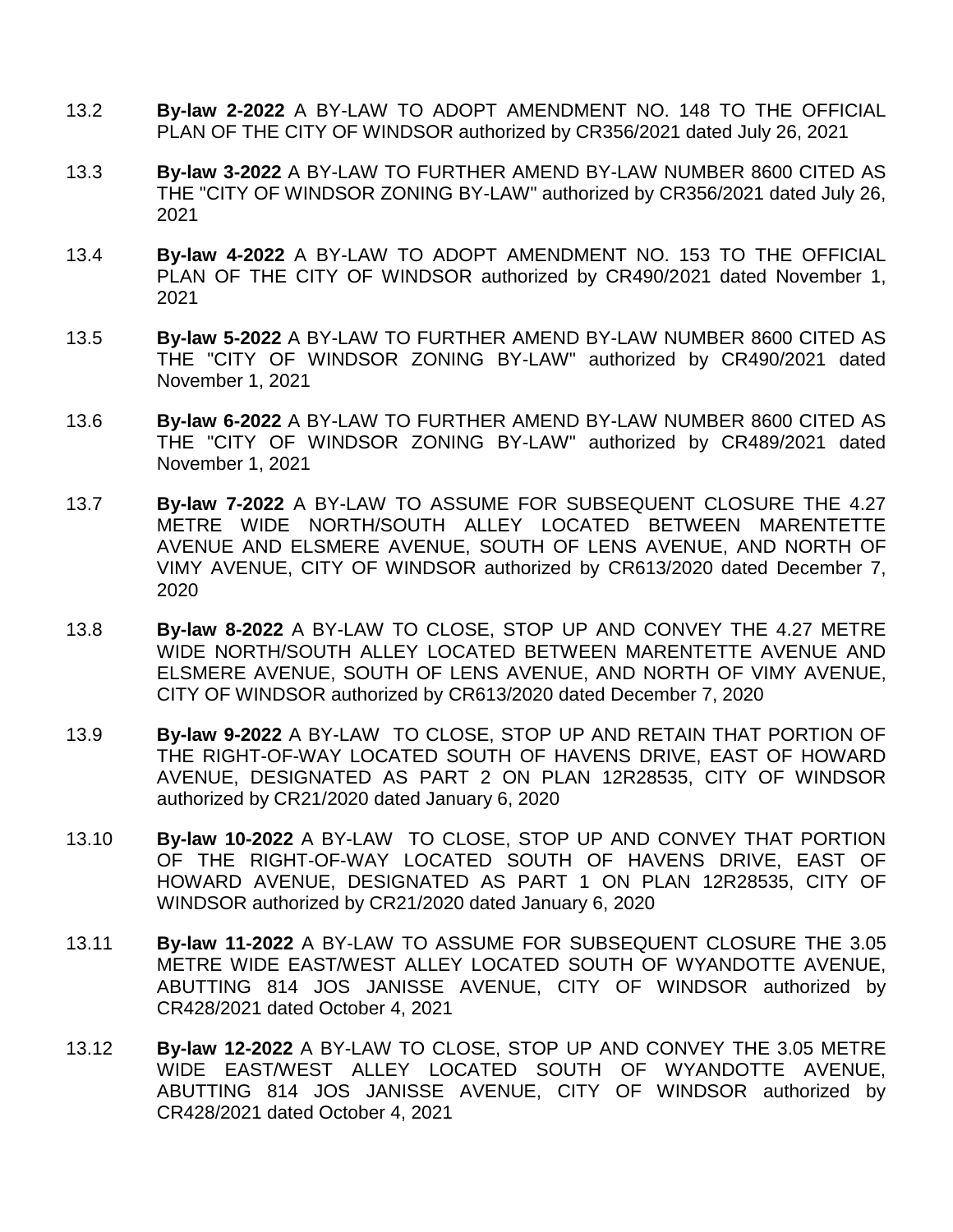- 13.13 **By-law 13-2022** A BY-LAW TO ASSUME FOR SUBSEQUENT CLOSURE THE 4.88 METRE WIDE NORTH/SOUTH ALLEY LOCATED BETWEEN 3930 & 3970 SEMINOLE STREET, CITY OF WINDSOR authorized by CR205/2021 dated May 3, 2021
- 13.14 **By-law 14-2022** A BY-LAW TO CLOSE, STOP UP AND CONVEY THE 4.88 METRE WIDE NORTH/SOUTH ALLEY LOCATED BETWEEN 3930 & 3970 SEMINOLE STREET, CITY OF WINDSOR authorized by CR205-2021 dated May 3, 2021
- 13.15 **By-law 15-2022** A BY-LAW TO ASSUME FOR SUBSEQUENT CLOSURE THE 3.66 METRE WIDE NORTH/SOUTH ALLEY LOCATED BETWEEN TECUMSEH ROAD WEST AND LEDUC STREET, EAST OF CAMPBELL AVENUE, CITY OF WINDSOR authorized by CR612/2020 dated December 7, 2020
- 13.16 **By-law 16-2022** A BY-LAW TO CLOSE, STOP UP AND CONVEY THE 3.66 METRE WIDE NORTH/SOUTH ALLEY LOCATED BETWEEN TECUMSEH ROAD WEST AND LEDUC STREET, EAST OF CAMPBELL AVENUE, CITY OF WINDSOR authorized by CR612/2020 dated December 7, 2020
- 13.17 **By-law 17-2022** A BY-LAW TO ASSUME FOR SUBSEQUENT CLOSURE THE 4.33 METRE WIDE NORTH/SOUTH ALLEY LOCATED BETWEEN 0 WYANDOTTE STREET EAST AND 4620 WYANDOTTE STREET EAST, NORTH OF WYANDOTTE STREET EAST, CITY OF WINDSOR authorized by CR362/2021 dated July 26, 2021
- 13.18 **By-law 18-2022** A BY-LAW TO CLOSE, STOP UP AND CONVEY THE 4.33 METRE WIDE NORTH/SOUTH ALLEY LOCATED BETWEEN 0 WYANDOTTE STREET EAST AND 4620 WYANDOTTE STREET EAST, NORTH OF WYANDOTTE STREET EAST, CITY OF WINDSOR authorized by CR362/2021 dated July 26, 2021
- 13.19 **By-law 19-2022** A BY-LAW TO ASSUME FOR SUBSEQUENT CLOSURE THE 4.88 METRE WIDE NORTH/SOUTH ALLEY LOCATED EAST OF MARENTETTE AVENUE, ABUTTING THE WEST SIDE OF 840 WYANDOTTE STREET EAST, FROM WYANDOTTE STREET EAST TO BRANT STREET, CITY OF WINDSOR authorized by CR611/2020 dated December 7, 2020
- 13.20 **By-law 20-2022** A BY-LAW TO CLOSE, STOP UP AND CONVEY THE 4.88 METRE WIDE NORTH/SOUTH ALLEY LOCATED EAST OF MARENTETTE AVENUE, ABUTTING THE WEST SIDE OF 840 WYANDOTTE STREET EAST, FROM WYANDOTTE STREET EAST TO BRANT STREET, CITY OF WINDSOR authorized by CR611/2020 dated December 7, 2020
- 13.21 **By-law 21-2022** A BY-LAW TO FURTHER AMEND BY-LAW 188-2000, BEING A BY-LAW TO APPOINT PROVINCIAL OFFENCES OFFICERS FOR THE CORPORATION OF THE CITY OF WINDSOR authorized by By-law 98-2011 s.27.1(l) dated June 7, 2011
- 13.22 **By-law 22-2022** A BY-LAW TO AMEND INTERIM CONTROL BY-LAW 103-2020 SO THAT THE PROVISIONS OF BY-LAW 103-2020 SHALL NOT APPLY TO CERTAIN LANDS authorized by CR554/2021 (see S 122/2021 & AI 18/2021) dated December 20, 2021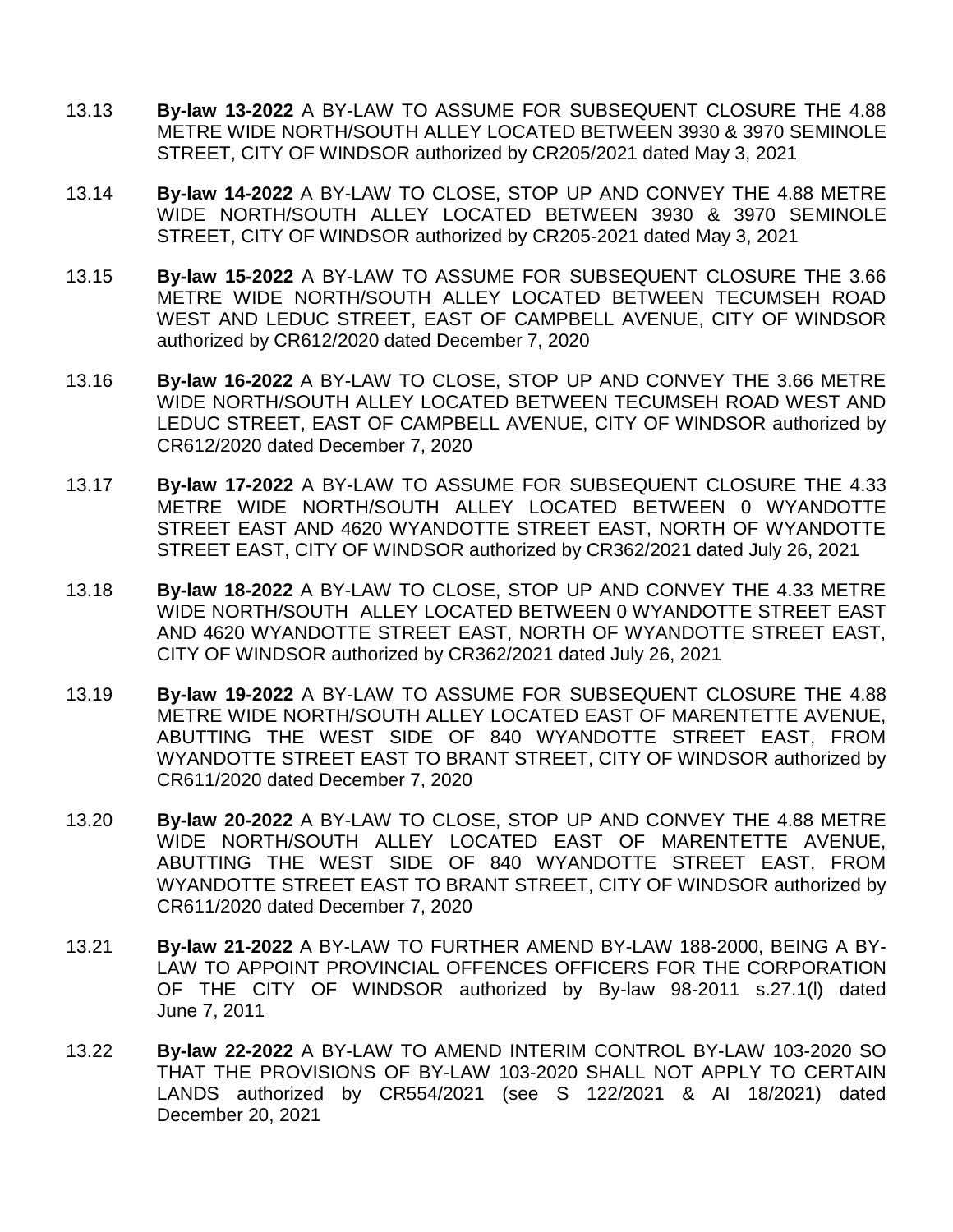- 13.23 **By-law 23-2022** A BY-LAW TO PRESCRIBE A TARIFF OF FEES FOR THE PROCESSING OF PLANNING APPLICATIONS authorized by B27/2021 (see C 181/2021) dated December 13, 2021
- 13.24 **By-law 24-2022** A BY-LAW TO AMEND BY-LAW NUMBER 392-2002, BEING A BY-LAW TO ESTABLISH AND REQUIRE PAYMENT OF FEES AND CHARGES authorized by B27/2021 (see C 181/2021) dated December 13, 2021
- 13.25 **By-law 25-2022** A BY-LAW TO AMEND BY-LAW 49-2018, BEING A BY-LAW RESPECTING THE ISSUANCE OF VARIOUS PERMITS AND THE SCHEDULING OF INSPECTIONS authorized by B27/2021 (see C 181/2021) dated December 13, 2021
- 13.26 **By-law 26-2022** A BY-LAW TO AMEND BY-LAW 13-2014, BEING A BY-LAW TO PROVIDE FOR THE IMPOSITION AND COLLECTION OF SEWAGE SYSTEM CHARGES authorized by B36/2021 (see 177/2021) dated December 13, 2021
- 13.27 **By-law 27-2022** A BY-LAW TO FURTHER AMEND BY-LAW NUMBER 9023 BEING A BY-LAW TO REGULATE VEHICULAR PARKING WITHIN THE LIMITS OF THE CITY OF WINDSOR ON MUNICIPAL STREETS, MUNICIPAL PARKING LOTS AND PRIVATE PROPERTIES authorized by B46/2021 dated December 13, 2021
- 13.28 **By-law 28-2022** CONFIRMATORY BY-LAW FOR JANUARY 17, 2022 CITY COUNCIL MEETING

#### 14. **MOVE BACK INTO FORMAL SESSION**

#### 15. **NOTICES OF MOTION (see also Presentation Section)**

Councillor Bortolin at the December 20, 2021 Council meeting gave notice he would bring forward the following motion at the January 17, 2022 Council meeting.

Moved by Councillor Bortolin, seconded by Councillor \_\_\_\_\_\_\_\_\_\_\_\_\_\_

Whereas, opioid-related morbidity and mortality have been increasing steadily in Windsor-Essex County over the past several years and are currently at the highest levels ever recorded in the region, and

Whereas, the onset of the COVID-19 pandemic in Ontario in March 2020 have contributed to substantial increases in opioid-related ED visits, opioid and drug overdose-related Emergency Medical Services (EMS) calls, hospitalizations, and deaths, and

Whereas, the majority of opioid and drug overdose cases that present in the emergency department resided in downtown Windsor, and

Whereas, Consumption and Treatment Services (CTS) sites have been established across the province to address opioid overdose and opioid related mortality, and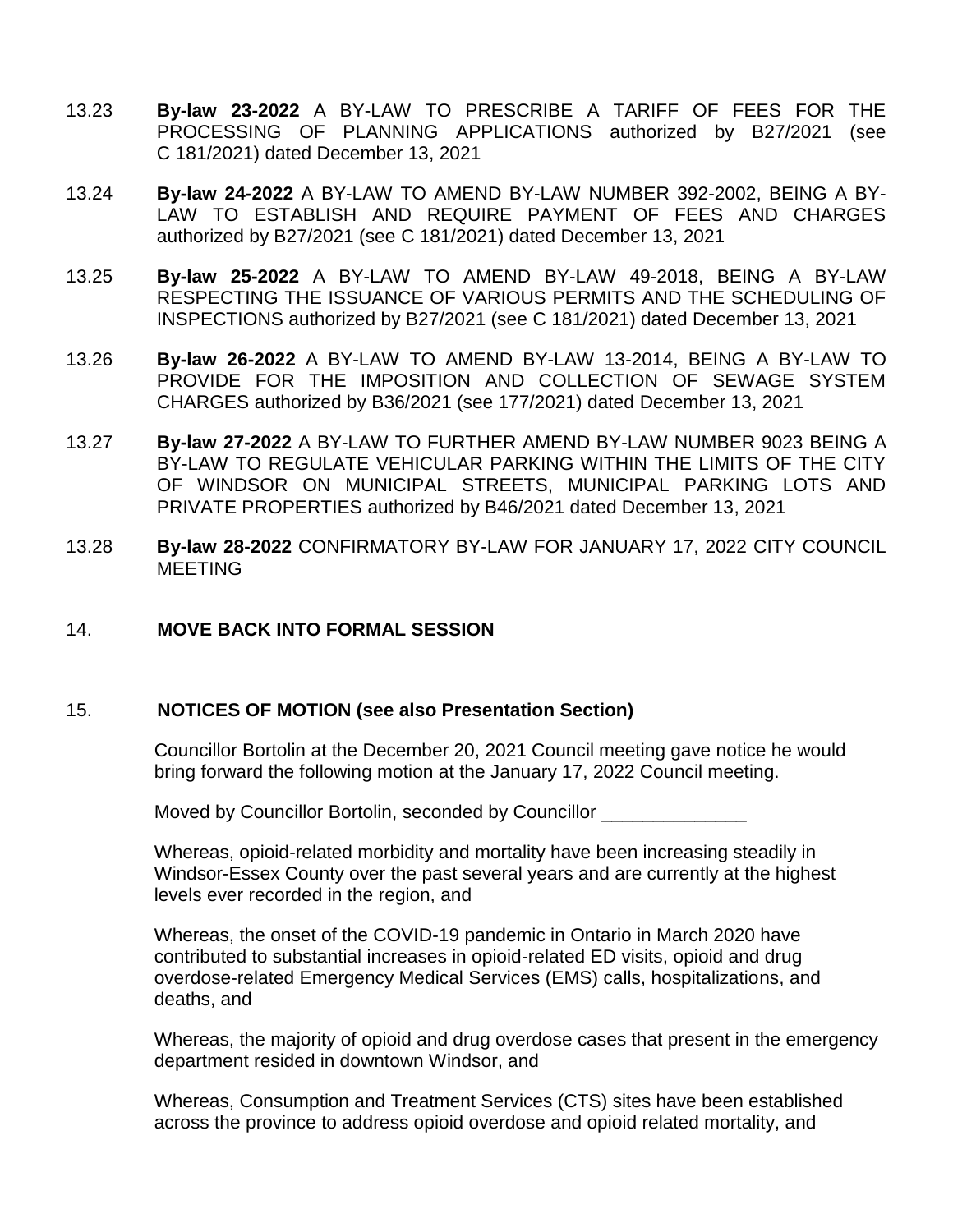Whereas, the Windsor-Essex County Health Unit has completed a feasibility study indicating community support for a CTS, and

Whereas, the Windsor-Essex County Health Unit has established a Stakeholder Advisory Committee for the creation of a CTS in the downtown core of the City of Windsor, and

Whereas, the WECHU, in collaboration with partners involved in the WECOSS and the CTS Stakeholder Advisory Committee, has completed a series of comprehensive community consultations (2018-2021) that supported the local feasibility, need, and siteselection for establishing a local CTS site at 628 Goyeau Street in the City of Windsor, and

Whereas, the WECHU has obtained a local Board of Health resolution in support of proceeding with the federal and provincial application processes for establishing a CTS site at the location of 628 Goyeau Street, and

Whereas, the application for a CTS to the provincial government requires the WECHU obtain and submit local municipal council support (i.e. council resolution) endorsing the CTS site at 628 Goyeau Street in the City of Windsor, and

Now Therefore Be It Resolved that the City of Windsor Council support the WECHU's applications to the Ontario Ministry of Health and Health Canada to operate a Consumption and Treatment Services site at the location of 628 Goyeau Street in the City of Windsor through a council resolution, and

Be It Further Resolved that the City of Windsor Council support the WECHU in establishing a CTS site at 628 Goyeau Street in the City of Windsor post-approval from the provincial and federal governments.

Clerk's File: MH/14274

#### **Conditional Delegations**:

- a) Joyce Zuk, Executive Director, Family Services Windsor Essex (available for questions)
- b) Deputy Chief Jason Bellaire, Operations, Windsor Police Service (available for questions)
- c) Robert Tomas, Solicitor; Daniela Maceroni, General Manager; Tom Tomas, Owner; and Tony Mujral, Owner representing Quality Inn and Suites at 675 Goyeau Street (5 minutes)
- d) Patrick Kolowicz, Director, Mental Health & Addictions, Hôtel-Dieu Grace Healthcare (5 minutes)
- e) Bill Marra, President & CEO, Hôtel-Dieu Grace Healthcare (5 minutes)
- f) Michael Brennan, Executive Director, Pozitive Pathways Community Services (5 minutes)
- g) Shawn Rumble, Addictions Support Worker Coordinator, Windsor-Essex Community Health Care (5 minutes)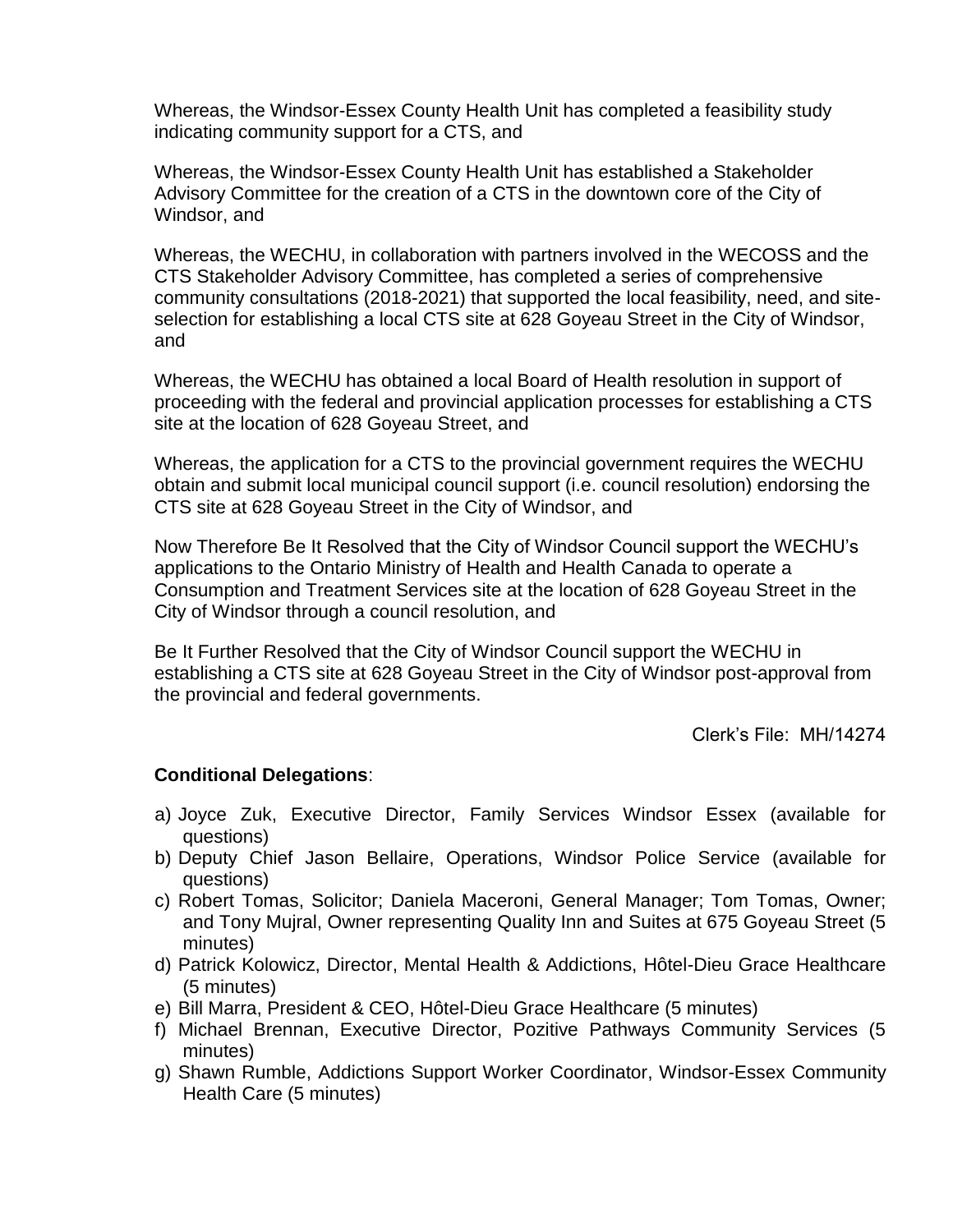- h) Rita Taillefer, RN MN, Executive Director, Windsor-Essex Community Health Care (5 minutes)
- i) Bob Cameron, Co-Director, Downtown Windsor Community Collaborative (5 minutes)
- j) Kristen Stockford, Pastoral Support, Downtown Windsor Community Collaborative; Program Coordinator with REACT Windsor Essex (5 minutes)
- k) Lindsey Sodtke, CTS Supervisor, Guelph Community Health Centre (5 minutes)
- l) Bruce Krauter, Chief, Essex-Windsor EMS (5 minutes)
- m)Antoine Greige, Downtown Windsor Business Owner (5 minutes)
- n) Mandeep Johar, property owner at 618 Goyeau (5 minutes)
- **LATE**:
- o) Dr. Robert McKay, methadone prescriber in the city of Windsor, Windsor Regional Hospital inpatient consultation services for addiction patients including withdrawal management (5 minutes)

Councillor Kaschak at the December 20, 2021 Council meeting gave notice he would bring forward the following motion at the January 17, 2022 Council meeting.

Moved by Councillor Kaschak, seconded by Councillor

That City Council advocate and provide written correspondence to the Honourable Doug Ford, Premier of Ontario to take the necessary steps to work with the Federal Government on a bi-lateral agreement to ensure the National Childcare Program be made available to Windsor families and Ontarians as soon as possible.

Clerk's File: GP2022

# 16. **THIRD AND FINAL READING OF THE BY-LAWS**

By-laws 1-2022 through 28-2022 (inclusive)

# 17. **PETITIONS**

# 18. **QUESTION PERIOD**

- 18.1. Summary of Outstanding Council Questions as of January 13, 2022 (**SCM 16/2022**)
- 18.2. Summary of Outstanding Council Directives as of December 13, 2021 (**SCM 15/2022**)

# 19. **STATEMENTS BY MEMBERS**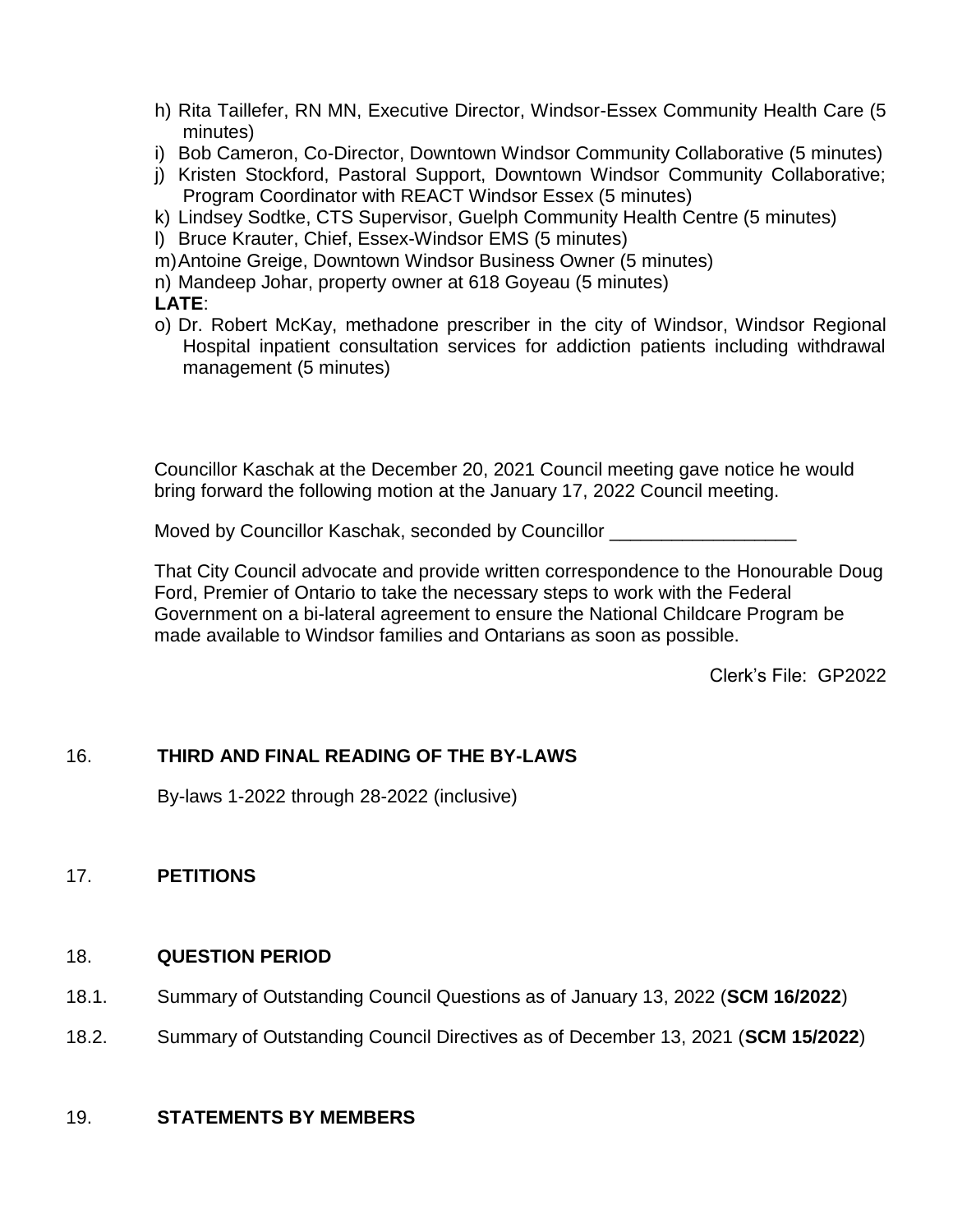## 20. **UPCOMING MEETINGS**

Housing & Homelessness Advisory Committee Tuesday, January 25, 2022 10:00 a.m., Zoom Video Conference

Environment, Transportation & Public Safety Standing Committee Wednesday, January 26, 2022 4:30 p.m., Zoom Video Conference

### 21. **ADJOURNMENT**